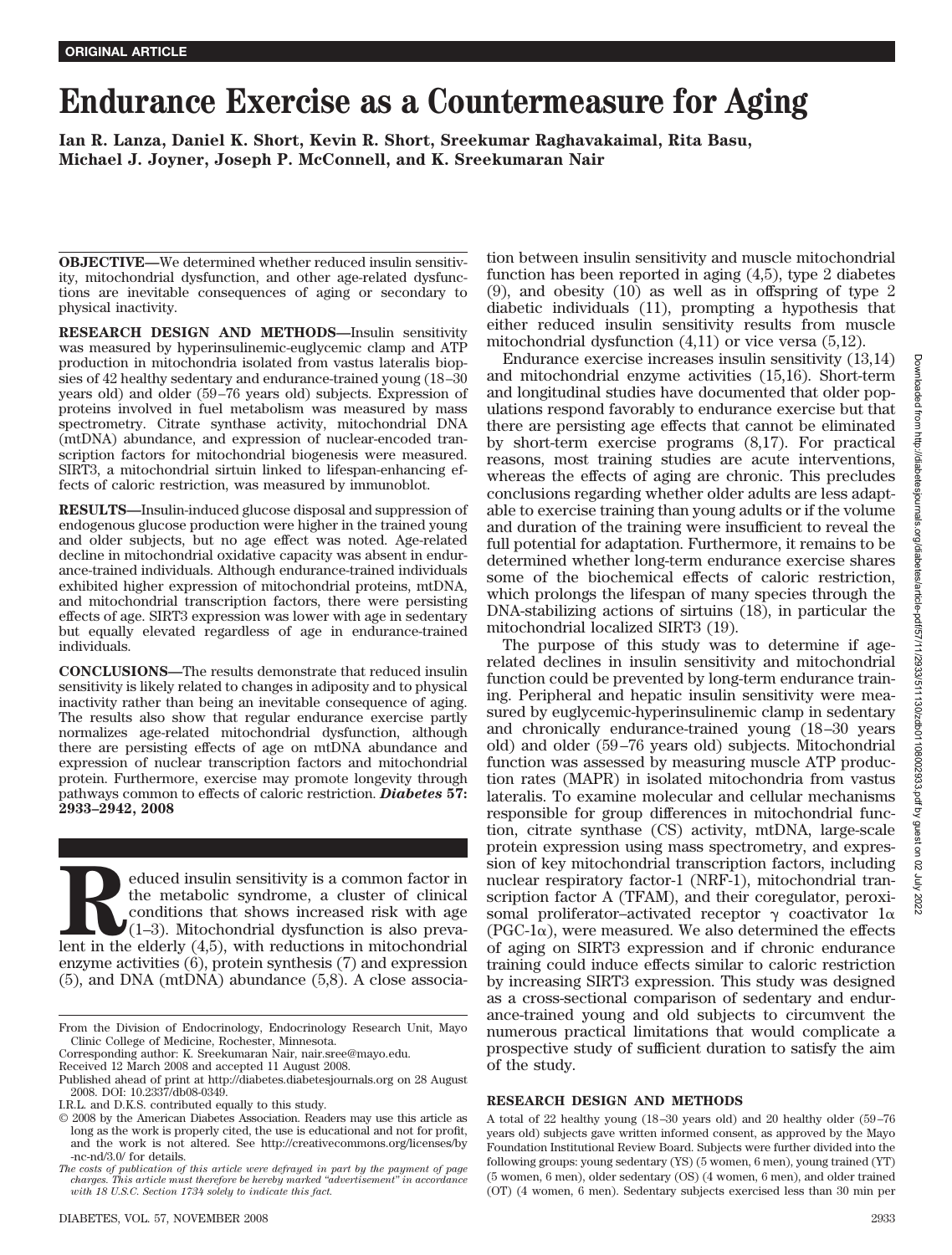day, twice per week. Trained subjects performed at least 1 h of cycling or running 6 days per week over the past 4 years or longer by self-report. Activity levels were confirmed with a leisure-time activity questionnaire. Subjects were screened by medical history, physical exam, graded treadmill test, and comprehensive blood tests, including blood lipids from standard photometric methods, hormones, and glucose. Magnetic resonance spectroscopy was used to measure lipoprotein particle concentrations in plasma (20). Briefly, an EDTA plasma sample diluted 1 to 1 was injected into the flow probe of a Bruker-Biospin 400-MHz <sup>1</sup>H-nuclear magnetic resonance (NMR). Lipana software analyzed the data to determine LDL and HDL particle concentration. Exclusion criteria included history of metabolic or cardiovascular disease, plasma glucose >99 mg/dl, BMI >28 kg/m<sup>2</sup>, medications affecting outcome measures, anemia, pregnancy, and substance abuse.

Dual X-ray absorptiometry (Lunar DPX-L; Lunar Radiation, Madison, WI) was used to measure fat and fat-free mass (FFM). Abdominal and visceral fat area were measured with single-slice computed tomography scans (Imatron C-150; Imatron, San Francisco, CA), as described previously (21). *V*<sub>O2</sub> peak was determined from expired gas analysis during a graded bicycle test. To ensure that subjects achieved  $V_{{}^{O_2}}$  peak, at least two of the following criteria were confirmed: a plateau in  $V_{{}^{0}2}$ , respiratory exchange ratio  $\geq 1.1$ , and attainment of age-predicted maximal heart rate. At least 7 days after the  $V_{{}o_2}$ peak test, subjects were given a meat-free weight-maintaining diet for 3 days before inpatient testing and refrained from exercise. At 1700 h on day 3 of the diet, subjects were admitted to the Mayo Clinic General Clinical Research Center for 48 h. Muscle mass was estimated from 48-h urinary creatinine excretion. Subjects were given a standard meal and snack at 1800 and 2200 h of the second day, after which they remained fasted until the end of the study. Following baseline blood sampling at 0330 h the following morning, a primed (2.4 mg/kg FFM), continuous (0.04 mg  $\cdot$  kg FFM<sup>-1</sup>  $\cdot$  min<sup>-1</sup>) infusion of  $[6,6\text{--}^2\mathrm{H}_2]$  -D-glucose was initiated. After 0530 h, one hand was placed in a heated box (120°F) with a retrograde IV catheter. At 0600 h, arterialized blood samples were taken every 10 min until 0630 h for [6,6- $^2$ H<sub>2</sub>]-D-glucose isotopic enrichment measurements. At 0630 h, a percutaneous needle muscle biopsy (350–400 mg) was obtained from the vastus lateralis muscle under local anesthesia (22). Approximately 40 mg of muscle was immediately used for measurement of MAPR, as previously described (5), and the remaining tissue was frozen in liquid nitrogen and stored at  $-80^{\circ}$ F for other analyses.

At 0630 h, following the muscle biopsy, an 8-h euglycemic-hyperinsulinemic clamp was started with insulin infused at  $1.5 \text{ mU} \cdot \text{kg FFM}^{-1} \cdot \text{min}^{-1}$ . The infusion rate of [6,6-2 H2]-D-glucose was varied to mimic the anticipated changes in endogenous glucose production, as described previously (23). Plasma glucose was maintained at  $\sim 90$  mg/dl during insulin infusion with a variable infusion of 40% dextrose containing  $2.15\%$  [ $6.6\text{-}^2\text{H}_2$ ]-D-glucose to minimize the changes in glucose enrichments and maintain constant plasma specific activity (23). The glucose infusion rate was adjusted as needed based on blood samples taken at 10-min intervals; samples were measured with a Beckman glucose analyzer (Beckman Coulter, Fullerton, CA) (24). [6,6- $^{2}$ H<sub>2</sub>]-D-glucose enrichment of blood samples and infusates were measured using mass spectrometry. As described previously (23), the steady-state equations of Steele (25) were used to calculate glucose appearance  $(R_a)$  and disappearance  $(R_d)$ :  $R_a = R_d = F_{\text{Glu}} / \text{SA of } [6,6^{-2} \text{H}_2]$  glucose (1), where  $F_{\text{Glu}}$  is the infusion rate of  $[6,6\text{-}^2H_2]$ -D-glucose and specific activity (SA) of  $[6,6\text{-}^2H_2]$  glucose is the plasma specific activity of  $[6,6.^2\mathrm{H}_2]$  glucose. Endogenous glucose production (EGP) was calculated as the difference between total glucose rate of appearance and exogenous glucose infusion rate (23,26). Peripheral insulin sensitivity was assessed from the rate of glucose infusion required to maintain euglycemia during the clamp, while hepatic insulin sensitivity was assessed by the extent to which EGP was suppressed during hyperinsulinemia.

**Mitochondrial ATP production.** MAPR was measured using a bioluminescent technique, as described previously  $(5)$ . Briefly,  $\sim$ 40 mg of fresh muscle was homogenized and centrifuged to isolate mitochondria. The mitochondria were suspended in buffer containing  $35 \mu$ mol/l ADP and a luciferin-luciferase ATP-monitoring reagent (BioThelma, Haninge, Sweden). A BioOrbit 1251 luminometer (BioOrbit Oy, Turku, Finland) was used to monitor bioluminescence in response to the addition of glutamate plus malate, palmitoyl-Lcarnitine plus malate, and succinate plus rotenone. All reactions were monitored for 25 min at 25°C, followed by calibration with an ATP standard. CS activity was measured using spectrophotometric analyses in the mitochondrial pellet (7).

**Mitochondrial DNA abundance.** DNA were extracted from frozen muscle samples using a QIAamp DNA mini kit (QIAGEN, Chatworth, CA). The abundances of mtDNA-encoded NADH dehydrogenase 1 and 4 genes were measured using a real-time quantitative PCR system (PE Biosystems, Foster City, CA). Samples were run in duplicate and normalized to S28 ribosomal DNA, as described previously (5).

**Westen blotting.** Muscle samples were homogenized in cold lysing buffer with protease inhibitors. Following centrifugation for 15 min at 1,000*g*, the

supernatants were diluted to 2  $\mu$ g/ $\mu$ l, based on protein concentrations determined using the Lowry procedure (DC Protein Assay, BioRad). Next, 10-l quantities were loaded and separated on SDS-PAGE (Invitrogen) and transferred onto polyvinylidene difluouride membranes (BioRad). Membranes were blocked with Tris-buffered saline with 5% nonfat milk and then washed with primary antibodies for PGC-1 $\alpha$  (516557; Calbiochem, San Diego, CA), TFAM (PA1–24435; Affinity Bioreagents, Golden, CO), NRF-1 (33771; Santa Cruz Biotechnology, Santa Cruz, CA), and SIRT3 (ARP32389; Aviva Systems Biology, San Diego, CA). Following incubation with secondary antibody conjugated to horseradish peroxidase, membranes were exposed to enhanced chemiluminescence reagents for 5 min. Densitometric analyses were conducted using a Kodak Image Station 1000.

**Proteomics.** To determine the abundance of several individual proteins relevant to cellular ATP production, muscle samples from each subject were prepared as previously described, and the relative abundance of single peptides was determined using the iTRAQ approach (27). Samples from YT, YS, OT, and OS subjects were labeled with iTRAQ reagents 114, 115, 116, and 117, separated, and identified using liquid chromatography/tandem mass spectrometry.

**Statistical analyses.** Data are presented as means  $\pm$  SEM. Two-way (age and activity level) ANOVA was used to examine the effects of age, activity level, and the interaction between the two on all outcome variables. When significant interactions were found, post hoc pairwise comparisons were conducted using Tukey's procedure. Individual *t* tests were used for a priori planned comparisons between OS and YS and between OT and YT. Regression analyses were conducted to explore the relationships between insulin sensitivity and predictors such as age, fat mass, activity score, BMI, and abdominal adiposity. Statistical analyses were conducted using SAS software (SAS, Cary, NC).

## **RESULTS**

**Subject characteristics.** Age was associated with decreased muscle mass, increased adiposity, and decreased *V*<sub>O<sub>2</sub> peak (Table 1). In OT and YT subjects, *V*<sub>O<sub>2</sub> peak was</sub></sub> higher but percent fat and abdominal and visceral fat content were lower than in OS and YS subjects. Total and LDL cholesterol were elevated in OS compared with YS adults, and HDL cholesterol was elevated in endurancetrained individuals in both age-groups. Although LDL cholesterol did not differ between sedentary and endurance-trained individuals, both total and small LDL particle concentrations measured by NMR were significantly lower in individuals who exercise.

**Insulin sensitivity.** Average plasma insulin levels during the clamp were similarly high in YS (44.7  $\pm$  1.9  $\mu$ U/ml), OS  $(43.1 \pm 3.2 \,\mu\text{U/ml})$ , YT (45.7  $\pm$  2.1  $\mu\text{U/ml}$ ), and OT (47.3  $\pm$  $2.3 \mu$ U/ml) subjects. The glucose infusion rate required to maintain euglycemia during the clamp was similar in young and old subjects, but higher in trained compared with sedentary subjects (Fig. 1*A*). The area under the glucose infusion rate curve (Fig. 1*A*, *insets*) during 0 through 480 min and 240 through 480 min (plateau region) indicate greater glucose infusion per unit FFM in trained compared with sedentary subjects, with no effects of age in either activity group. Likewise, total  $R_d$  during hyperinsulinemia was higher in trained compared with sedentary subjects, with no effects of age (Fig. 1*B*). EGP was lower in trained compared with sedentary individuals at baseline (Fig. 1*B*). During the clamp, EGP was suppressed in all groups (YS, 69  $\pm$  7%; YT, 100  $\pm$  11%; OS, 78  $\pm$  7%; and OT,  $97 \pm 10$ %), although the magnitude of EGP suppression by insulin was greater in trained compared with sedentary subjects (Fig. 1*B*). No effects of age on EGP or relative suppression of EGP were noted. The relationship between  $R<sub>d</sub>$  and age was nonsignificant ( $R = 0.11, P = 0.53$ ; data not shown). However,  $R_d$  during the clamp was inversely related to BMI ( $R = -0.37$ ,  $P = 0.026$ ), fat mass ( $R =$  $-0.53$ ,  $P = 0.001$ ), and abdominal fat ( $R = -0.37$ ,  $P =$ 0.027) (data not shown).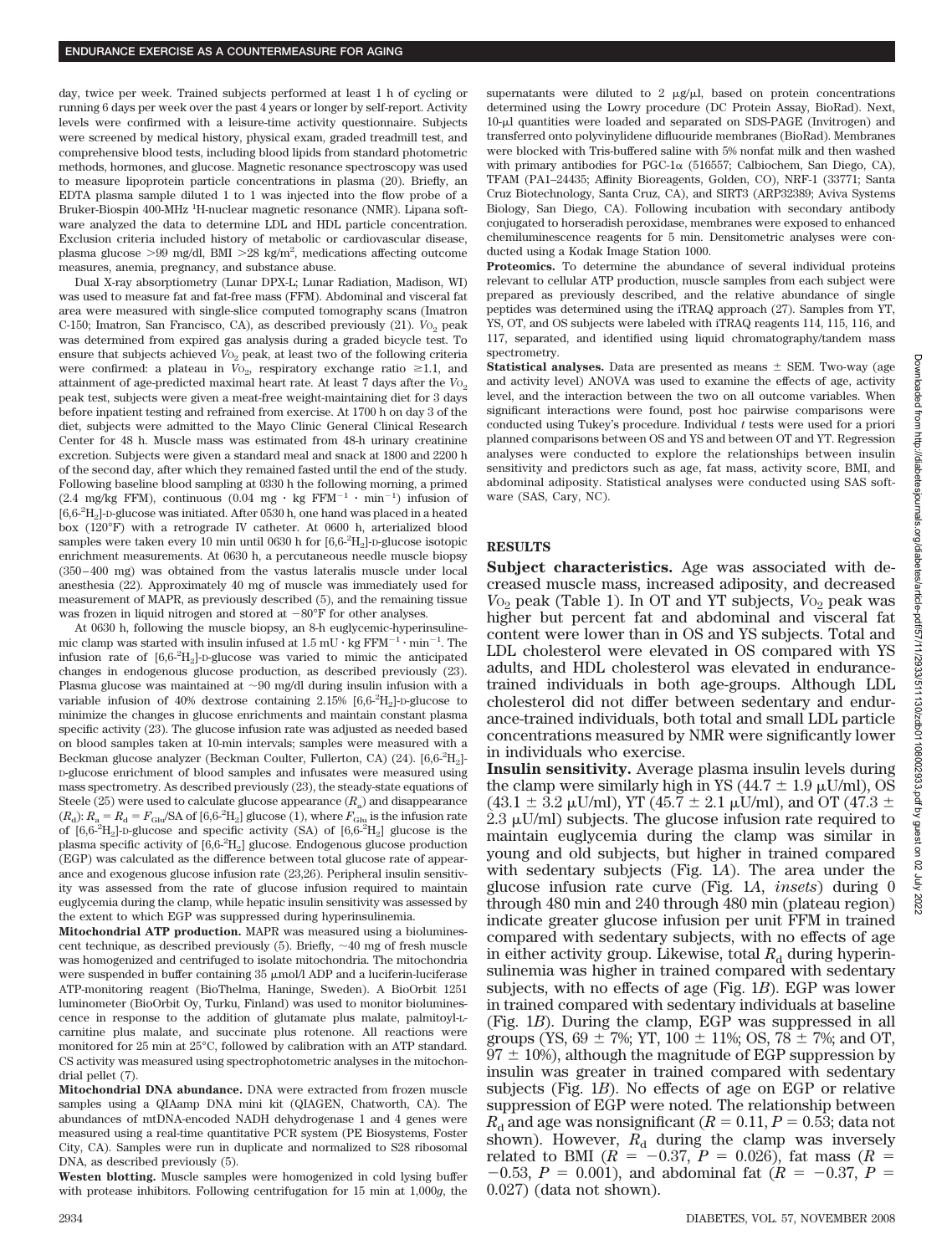## TABLE 1

|  | Subject characteristics |
|--|-------------------------|
|--|-------------------------|

|                                                                     | YS              | YT              | <b>OS</b>        | <b>OT</b>         | $P_{\rm age}$                 | $P_{\text{training}}$         | $P_{\text{interaction}}$ |
|---------------------------------------------------------------------|-----------------|-----------------|------------------|-------------------|-------------------------------|-------------------------------|--------------------------|
| $\boldsymbol{n}$                                                    | 11              | 11              | 10               | 10                |                               |                               |                          |
| Physical characteristics                                            |                 |                 |                  |                   |                               |                               |                          |
| Age (years)                                                         | $22.7 \pm 0.7$  | $26.0 \pm 1.0$  | $65.1 \pm 1.5^*$ | $65.4 \pm 1.8^*$  | < 0.01                        | 0.17                          | 0.26                     |
| Height (cm)                                                         | $172.6 \pm 2.7$ | $174.4 \pm 2.9$ | $170.8 \pm 3.0$  | $167.8 \pm 3.0$   | 0.16                          | 0.85                          | 0.41                     |
| Weight (kg)                                                         | $69.4 \pm 3.6$  | $69.2 \pm 3.8$  | $71.5 \pm 4.0$   | $69.1 \pm 4.0$    | 0.80                          | 0.73                          | 0.79                     |
| BMI $(kg/m^2)$                                                      | $23.1 \pm 0.9$  | $22.7 \pm 0.7$  | $24.4 \pm 0.7$   | $24.4 \pm 1.0$    | 0.09                          | 0.81                          | 0.75                     |
| $FFM$ $(kg)$                                                        | $48.5 \pm 3.1$  | $53.5 \pm 3.0$  | $45.5 \pm 3.8$   | $50.4 \pm 3.1$    | 0.35                          | 0.14                          | 0.98                     |
| Body fat $(\%)$                                                     | $25.8 \pm 1.9$  | $17.4 \pm 2.2$  | $32.2 \pm 2.9$   | $20.8 \pm 3.2$    | 0.06                          | < 0.001                       | 0.55                     |
| Muscle mass (kg)                                                    | $33.7 \pm 4.5$  | $33.6 \pm 2.3$  | $25.4 \pm 2.3^*$ | $27.1 \pm 1.7$    | 0.02                          | 0.80                          | 0.77                     |
| Abdominal fat $(cm2)$                                               | $185 \pm 23$    | $101 \pm 20$    | $264 \pm 31$     | $186 \pm 33*$     | 0.005                         | 0.08                          | 0.57                     |
| Visceral fat $(cm2)$                                                | $59.2 \pm 11.0$ | $32.1 \pm 4.2$  | $127 \pm 16.3^*$ | $91.9 \pm 19.3^*$ | 0.001                         | 0.03                          | 0.98                     |
| $V_{\text{O}_2}$ peak (ml·kg FFM <sup>-1</sup> ·min <sup>-1</sup> ) | $51.2 \pm 2.3$  | $66.7 \pm 1.7$  | $36.5 \pm 1.6^*$ | $54.0 \pm 3.6^*$  | < 0.001                       | < 0.001                       | 0.67                     |
| LTA score (min/week)                                                | $198 \pm 59$    | $990 \pm 110$   | $217 \pm 77$     | $1,114 \pm 206$   | 0.56                          | < 0.001                       | 0.67                     |
| Lipids                                                              |                 |                 |                  |                   |                               |                               |                          |
| Total cholesterol (mg/dl)                                           | $132 \pm 6$     | $135 \pm 8$     | $182 \pm 9^*$    | $167 \pm 11*$     | < 0.01                        | 0.45                          | 0.27                     |
| HDL cholesterol (mg/dl)                                             | $32 \pm 2$      | $43 \pm 3$      | $47 \pm 5^*$     | $51 \pm 3$        | < 0.01                        | 0.04                          | 0.33                     |
| LDL cholesterol $(mg/dl)$                                           | $73 \pm 5$      | $78 \pm 6$      | $116 \pm 9*$     | $97\pm10$         | < 0.01                        | 0.37                          | 0.13                     |
| $TG \, (mg/dl)$                                                     | $134 \pm 17$    | $74 + 7$        | $98 \pm 8^*$     | $91 \pm 11$       | $\overbrace{\phantom{aaaaa}}$ | $\overbrace{\phantom{aaaaa}}$ | 0.03                     |
| Total HDL particles (µmol/l)                                        | $30.4 \pm 1.3$  | $29.4 \pm 1.8$  | $35.3 \pm 1.6^*$ | $31.9 \pm 1.1$    | 0.02                          | 0.12                          | 0.45                     |
| Large HDL particles $(\mu \text{mol/l})$                            | $4.67 \pm 0.81$ | $8.25 \pm 0.40$ | $6.62 \pm 1.27$  | $7.66 \pm 0.75$   | 0.42                          | 0.01                          | 0.14                     |
| Total LDL particles (nmol/l)                                        | $966 \pm 79$    | $727 \pm 63$    | $1178 \pm 74*$   | $1,013 \pm 70*$   | 0.001                         | 0.008                         | 0.65                     |
| Small LDL particles (nmol/l)                                        | $582 \pm 112$   | $191 \pm 48$    | $487 \pm 78$     | $363 \pm 79$      | 0.64                          | 0.004                         | 0.11                     |
| Glucose and hormones                                                |                 |                 |                  |                   |                               |                               |                          |
| Glucose (mg/dl)                                                     | $84.8 \pm 1.8$  | $83.2 \pm 1.2$  | $89.5 \pm 2.0^*$ | $92.0 \pm 1.7^*$  | < 0.01                        | 0.78                          | 0.24                     |
| Glucagon $(pg/ml)$                                                  | $151 \pm 14$    | $142 \pm 8$     | $138 \pm 6$      | $121 \pm 10$      | 0.11                          | 0.23                          | 0.68                     |
| Insulin $(\mu U/ml)$                                                | $6.0 \pm 0.5$   | $5.0 \pm 0.4$   | $5.1 \pm 0.5$    | $5.1 \pm 2.0$     | 0.70                          | 0.61                          | 0.60                     |

Data are means  $\pm$  SEM unless otherwise indicated. \*Unpaired t test indicated values significantly ( $P \leq 0.05$ ) different from young subjects within the same physical activity group;  $\ddot{\tau}$  in the event of a significant interaction term, Tukey's procedure indicated values significantly (*P* < 0.05) different from untrained subjects within the same age-group. LTA, leisure-time activity questionnaire; TG, triglycerides.

**Mitochondrial ATP production capacity.** MAPR was reduced in older versus younger people using substrates glutamate plus malate, succinate plus rotenone, and palmotoyl-L-carnitine plus malate but was higher in endurance-trained compared with sedentary subjects ( $P_{\text{age}} \leq$ 0.004) (Fig. 2). Furthermore, paired comparisons revealed age-related declines in MAPR in sedentary ( $P \leq 0.006$ ) but not in trained subjects. Similar results were found for CS activity (Fig. 3*A*).

**Mitochondrial DNA abundance.** The abundance of mtDNA based on both the NADH dehydrogenase 1 and 4 gene probes was lower in older compared with young subjects ( $P_{\text{age}} \leq 0.0004$ , Fig. 3*B* and *C*). Although mtDNA abundance was significantly higher in trained compared with sedentary subjects ( $P_{\text{training}} < 0.05$ ), mtDNA remained significantly lower in OT compared with YT subjects.

**Protein expression of mitochondrial biogenesis** genes. Protein expression of  $PGC-1\alpha$ , NRF-1, and TFAM were similar in YS and OS subjects and higher in trained than in sedentary  $(P_{\text{training}} < 0.001, \text{ Fig. 4})$  subjects.  $PGC-1\alpha$  and TFAM protein content was significantly lower in OY than in YT subjects  $(P < 0.0001)$ ; however, NRF-1 expression was similar in YT and OT subjects.

**Proteomic data.** Figure 5*A–D* depicts the relative abundance of several proteins involved in key metabolic processes in skeletal muscle. Comparison between OS and YS subjects revealed 27 oxidative and glycolytic proteins with significantly lower relative concentrations in older adults (Fig. 5*A*). Endurance-trained young and older individuals exhibited higher expression of numerous proteins involved in oxidative ATP production relative to their sedentary counterparts (Fig. 5*B* and *C*). A comparison of YT and OT subjects revealed that, with the exception of three subunits of cytochrome c oxidase and an aminotransferase enzyme, the age differences in protein abundance that were observed in sedentary individuals were no longer apparent in endurance-trained individuals (Fig. 5*D*).

**SIRT3 expression.** Protein expression of SIRT3 was lower with age in sedentary adults and significantly higher in trained than in sedentary subjects, with no effect of age in trained adults (Fig. 6).

## **DISCUSSION**

The current study examined the effects of aging and endurance exercise on insulin sensitivity and mitochondrial function to further explore whether age-related mitochondrial dysfunction and lowering of insulin sensitivity are inevitable consequences of chronological age. The main findings of the present study are, first, that YT and OT subjects had substantially higher insulin sensitivity than sedentary subjects and that no differences were observed between young and older subjects in either sedentary or exercise-trained groups. Second, in contrast, we found age-related declines in various markers of mitochondrial function in sedentary groups, but these age-related differences were partly (but not completely) abolished in people who practice regular endurance exercise. Finally, we show that endurance exercise may exert similar potentially lifespan-enhancing effects to those of caloric restriction through elevated SIRT3 expression in both young and older adults.

In agreement with previous reports  $(4,5)$ , the capacity for mitochondrial ATP production declined with age in sedentary adults. As expected, MAPR and CS activity were higher in endurance-trained than in sedentary individuals.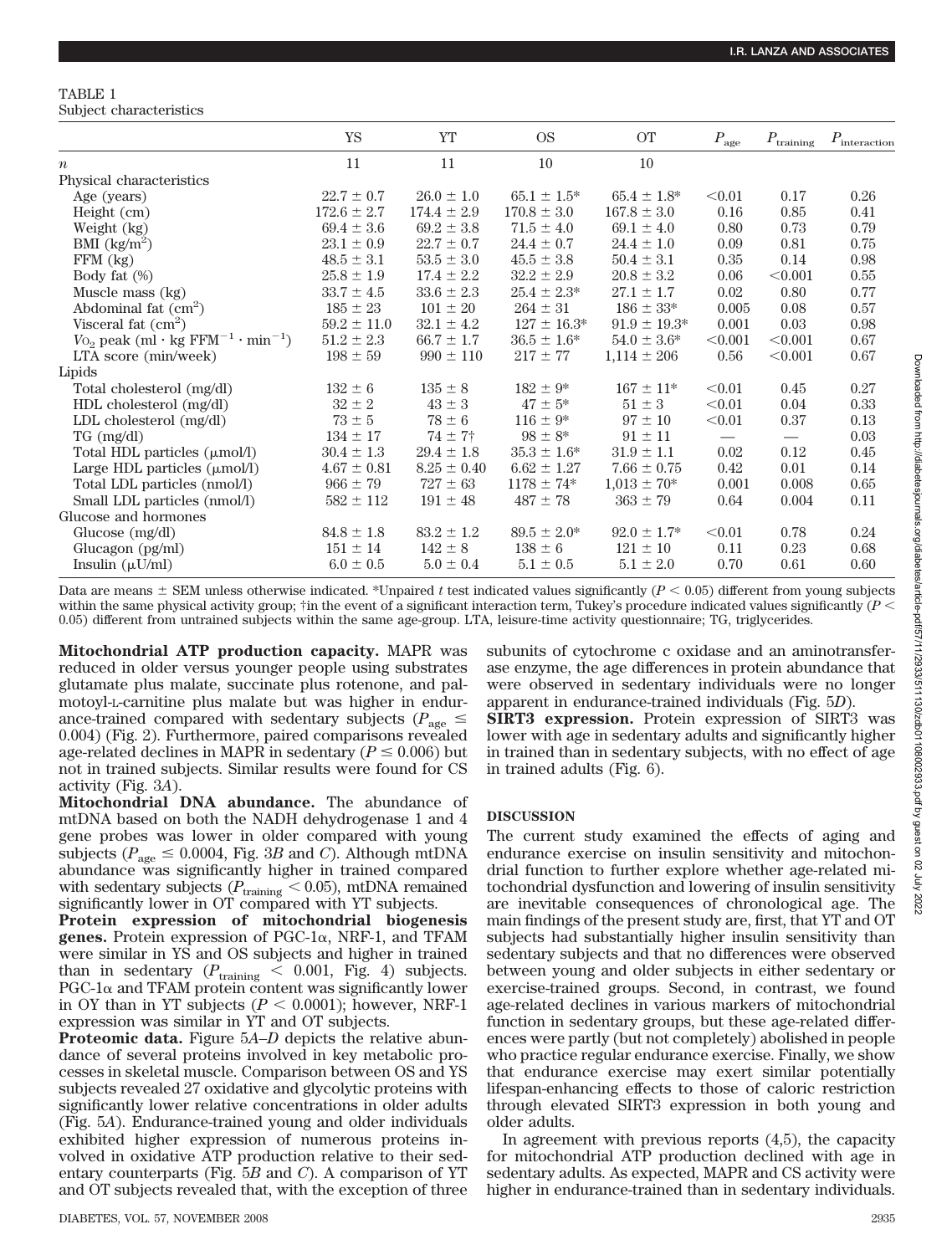

**FIG. 1. Hyperinsulinemic-euglycemic clamp results. The rates of glucose infusion (GIR) required to maintain euglycemia during the 8-h clamp were higher in trained compared with sedentary subjects, with no effects of age (***A***). Insets show the area under the curve (AUC) during minutes 240–480, corresponding to a plateau in GIR, and during** the entire clamp (0–480).  $R_d$  during hyperinsulinemia was higher in **trained than sedentary subjects**  $(B)$ **. No effects of age on**  $R_d$  **were** observed. EGP was suppressed during the clamp in all groups (YS,  $69 \pm$ 7%; YT,  $100 \pm 11\%$ ; OS,  $78 \pm 7\%$ ; and OT,  $97 \pm 10\%$ ). The extent of **suppression did not differ by age, but was greater in trained compared with sedentary individuals (***P* - **0.01). EGP was not significantly different from zero in trained individuals. Data are presented as mean SEM. \*\*Significant (***P* **< 0.05) differences in relative suppres-** $\mathbf{sion.} \bullet$ , YT;  $\bigcirc$ , OT;  $\blacktriangle$ , YS;  $\bigtriangleup$ , OS; **II**, young;  $\Box$ , older.

Although direct comparisons revealed  $\sim$ 10–15% lower CS activity and MAPR in OT compared with YT subjects, these differences were not statistically significant. Thus, our data underscore the effectiveness of regular endurance exercise in largely preventing age-related declines in mitochondrial oxidative capacity. Similarly, histochemical and enzymatic measurements in young  $(27 \pm 3 \text{ years old})$ and older ( $63 \pm 6$  years old) endurance runners showed that despite 11% lower *V*<sub>O2</sub> peak compared with young runners, master's level runners exhibited no signs of decreased mitochondrial enzyme activities or capillary density (28). In vitro measures of oxidative capacity, such as those employed in the present study, provide more distinct information regarding mitochondrial function than in vivo measurements of resting mitochondrial ATP production, such as those measured using magnetic resonance spectroscopy (4). Given that skeletal muscle is relatively metabolically inert in the postabsorptive resting state and that endurance training increases  $V_{\text{O}_2}$  peak with minimal effects on resting  $V_{\text{O}_2}$ , it is our belief that the maximal capacity for mitochondrial ATP synthesis is more



**FIG. 2. Mitochondrial ATP production rates. An age-related decline in mitochondrial ATP production was observed using substrates glutamate plus malate (GM) (***A***), succinate plus rotenone (SR) (***B***), and palmitoyl-L-carnitine plus malate (PCM) (***C***) in sedentary subjects. These effects of age were not apparent in endurance-trained subjects. Data are presented as means SEM. \*Pairwise comparisons revealed** significant ( $P < 0.05$ ) effects of age within activity groups; \*\*significant  $(P < 0.05)$  main effects of training. **I**, young;  $\Box$ , older.

relevant to the study of endurance exercise training and aging.

Several additional mitochondrial markers were also assessed in an effort to determine molecular and cellular mechanisms that would explain our MAPR findings. Using mass spectrometry methods, we demonstrated that numerous proteins involved in the citric acid cycle (isocitrate dehydrogenase, aspartate aminotransferase, malate dehydrogenase, and oxoglutarate dehydrogenase) and electron transport (cytochrome c oxidase, ubiquinol-cytochrome c reductase, NADH dehydrogenase, and ATP synthase) were expressed at lower levels in OS compared with YS subjects. Regardless of age, endurance-trained individuals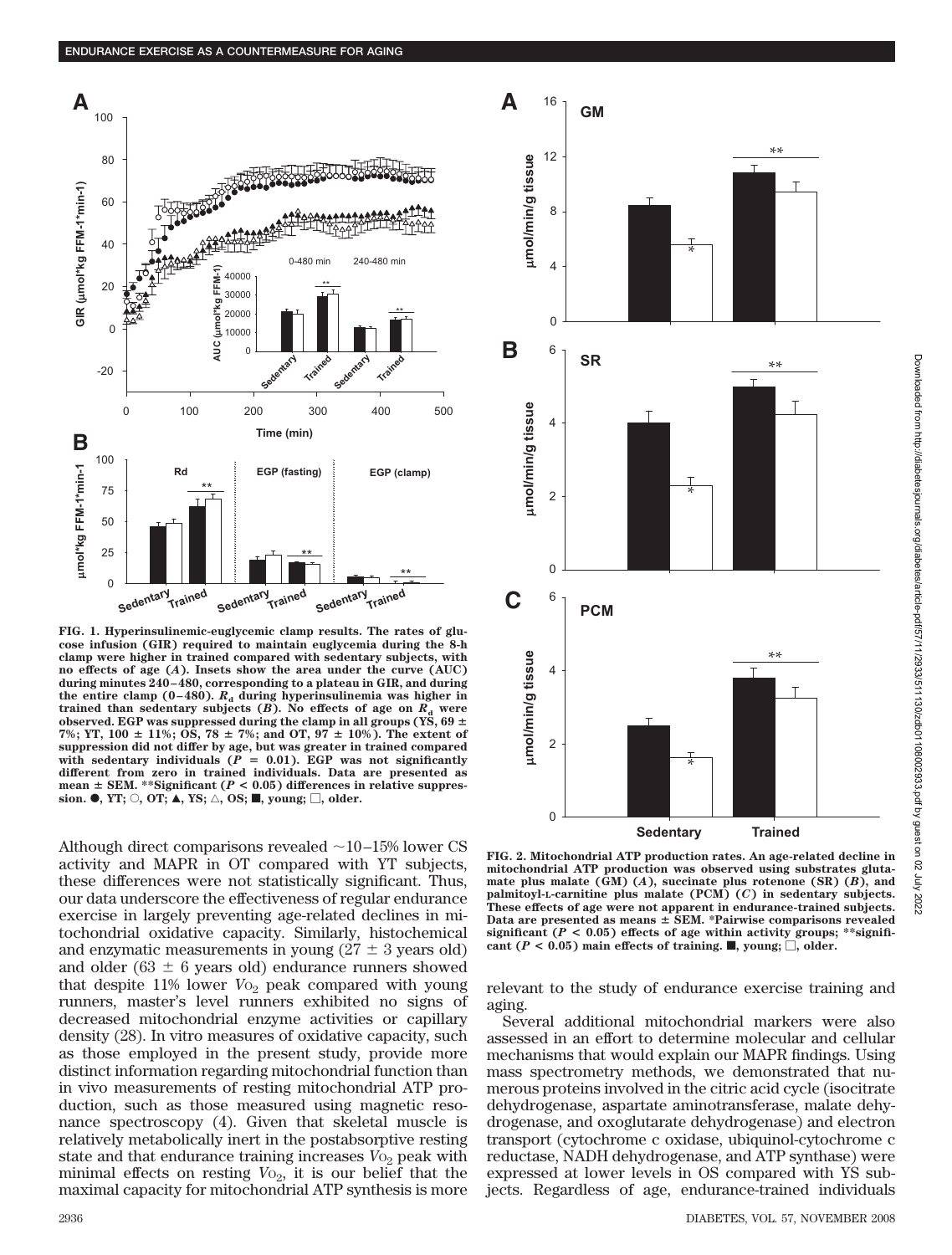



**FIG. 3. CS activity and mitochondrial DNA abundance. An age-related decline in CS activity was observed in sedentary but not in endurancetrained subjects (***A***). Mitochondrial DNA copy number for NADH dehydrogenase subunits 1 (ND1) (***B***) and 4 (ND4) (***C***) were lower with age in sedentary and trained subjects. Training was associated with higher mitochondrial DNA abundance in both age-groups, but the effects of age remained apparent. Data are presented as means SEM. \*Pairwise comparisons revealed significant (***P* **< 0.05) effects of age within activity groups; \*\*significant (***P* **< 0.05) main effects of training.**  $\blacksquare$ , young;  $\Box$ , older.

exhibited higher expression of these proteins. Furthermore, the age-related differences in protein expression evident in sedentary individuals were absent in endurancetrained individuals, with the exception of three subunits of cytochrome c oxidase and aspartate aminotransferase, which remained significantly lower in OT compared with YT subjects. Our proteomic data closely parallel our MAPR data, suggesting that the expression level of key mitochondrial proteins may be a primary determinant of age-related declines in oxidative capacity and of the beneficial effects of regular endurance exercise. An important point is that regular endurance exercise could not



**FIG. 4. Expression of proteins involved in mitochondrial biogenesis.** Protein expression of PGC-1 $\alpha$  (*B*), NRF-1 (*C*), and TFAM (*D*) were **similar in YS and OS subjects and higher in trained subjects. Representative blots of each protein are showed in panel** *A***. Data are presented as means SEM. \*Pairwise comparisons revealed significant**  $\tilde{P}$   $\leq$  **0.05**) effects of age within activity groups; \*\*significant ( $\tilde{P}$   $\leq$  0.05)  $\hat{\mathbf{r}}$  main effects of training.  $\blacksquare$ , young;  $\Box$ , older.

entirely eliminate the effects of aging on protein expression, consistent with the  $\sim$ 15% lower ATP production capacity in OT versus YT subjects.

The abundance of mtDNA plays a role in the expression level of several proteins that were measured using mass spectrometry: specifically, subunits of cytochrome c oxidase and NADH dehydrogenase. Consistent with previous reports (5,8), we found that mtDNA abundance was significantly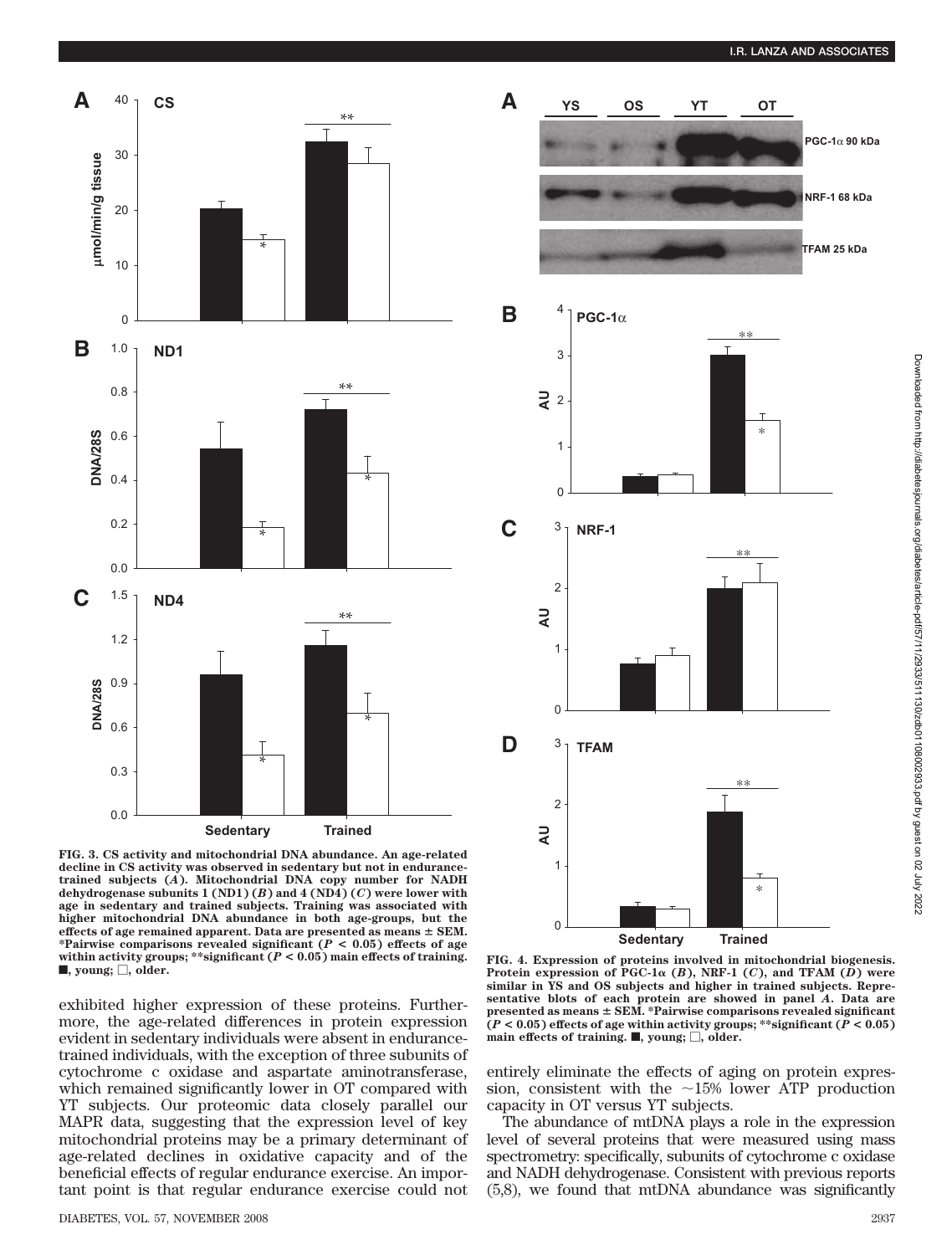**A**



**% difference**

**OS vs. YS**

\* \*

**FIG. 5. Relative abundance of proteins involved in oxidative and glycolytic ATP production in skeletal muscle. Horizontal bars indicate the percent difference in relative abundance of proteins involved in oxidative (red) and glycolytic (blue) energy metabolism.** *A***: Numerous proteins involved in oxidative and glycolytic ATP synthesis are reduced in OS compared with YS individuals.** *B* **and** *C* **indicate that endurance training is associated with elevated expression of proteins involved in oxidative ATP synthesis in young (***B***) and older (***C***) subjects.** *D***: Long-term endurance exercise normalized the effects of age on the expression of all but four mitochondrial proteins. Data are presented as means SEM. \*Significant (***P* **< 0.05) differences in relative expression.**

reduced with age in sedentary individuals and that endurance-trained individuals in both age groups exhibited higher mtDNA abundance. Of interest, the regular endurance exercise did not completely normalize age-related declines in mtDNA abundance, which we are tempted to posit as a mechanism explaining persisting age-related deficits in the protein expression of mitochondrial-encoded cytochrome c oxidase subunits in endurance-trained individuals.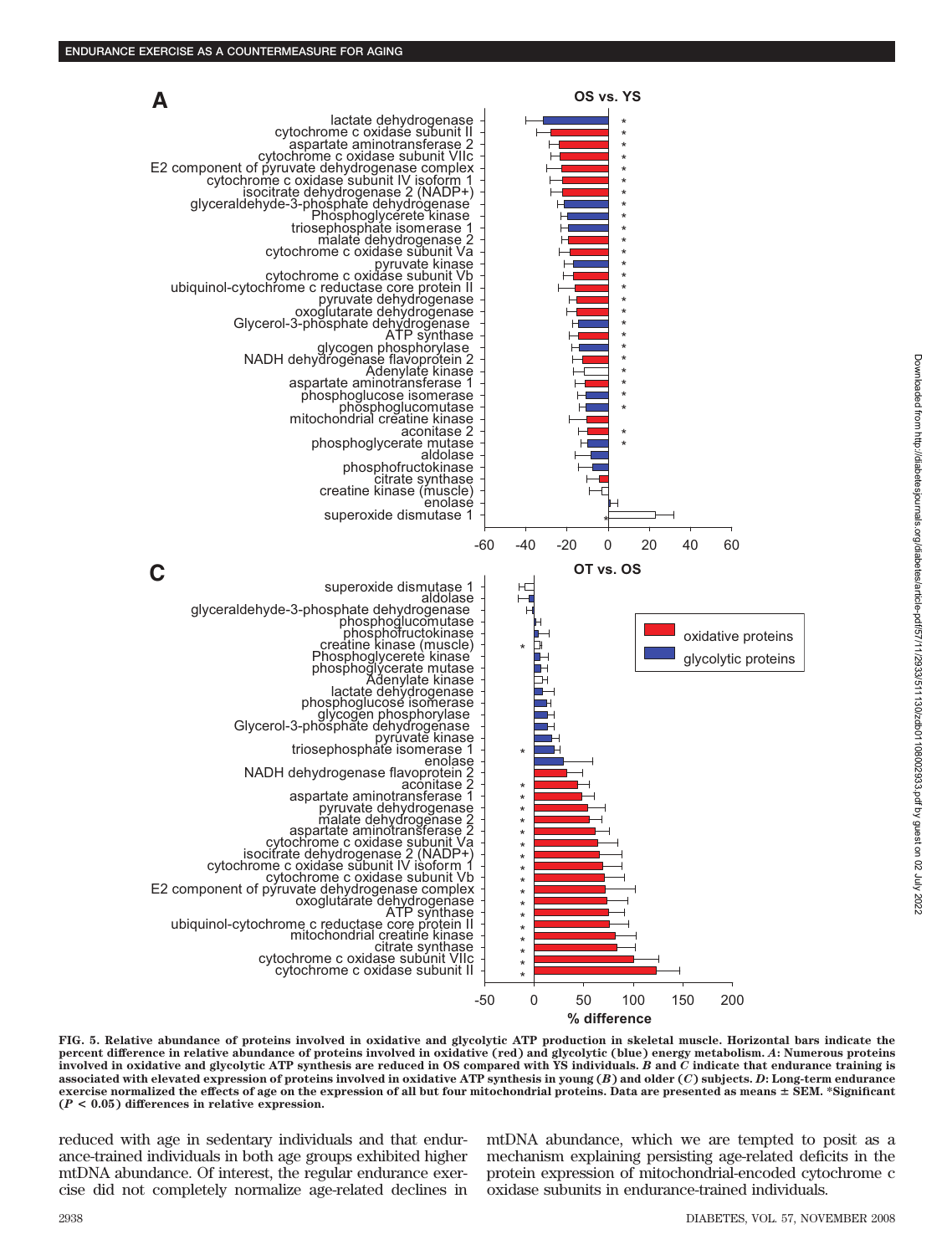

The replication, maintenance, and transcription of mitochondrial DNA are controlled by TFAM. TFAM expression is controlled by upstream nuclear transcription factors (NRF1, NRF2), which also regulate the expression of nuclear genes encoding mitochondrial proteins. PGC-1 $\alpha$ plays a key role in activating these downstream transcription factors and, therefore, acts as a control point regulating mitochondrial biogenesis (29). The protein expression levels of PGC-1 $\alpha$ , NRF1, and TFAM were similar in YS and OS subjects and cannot explain our observations of decreased mtDNA abundance in OS subjects. Age-related accumulation of DNA oxidative damage (5) could explain reduced mtDNA in OS subjects in spite of similar expression of mitochondrial transcription factors. PGC- $1\alpha$ ,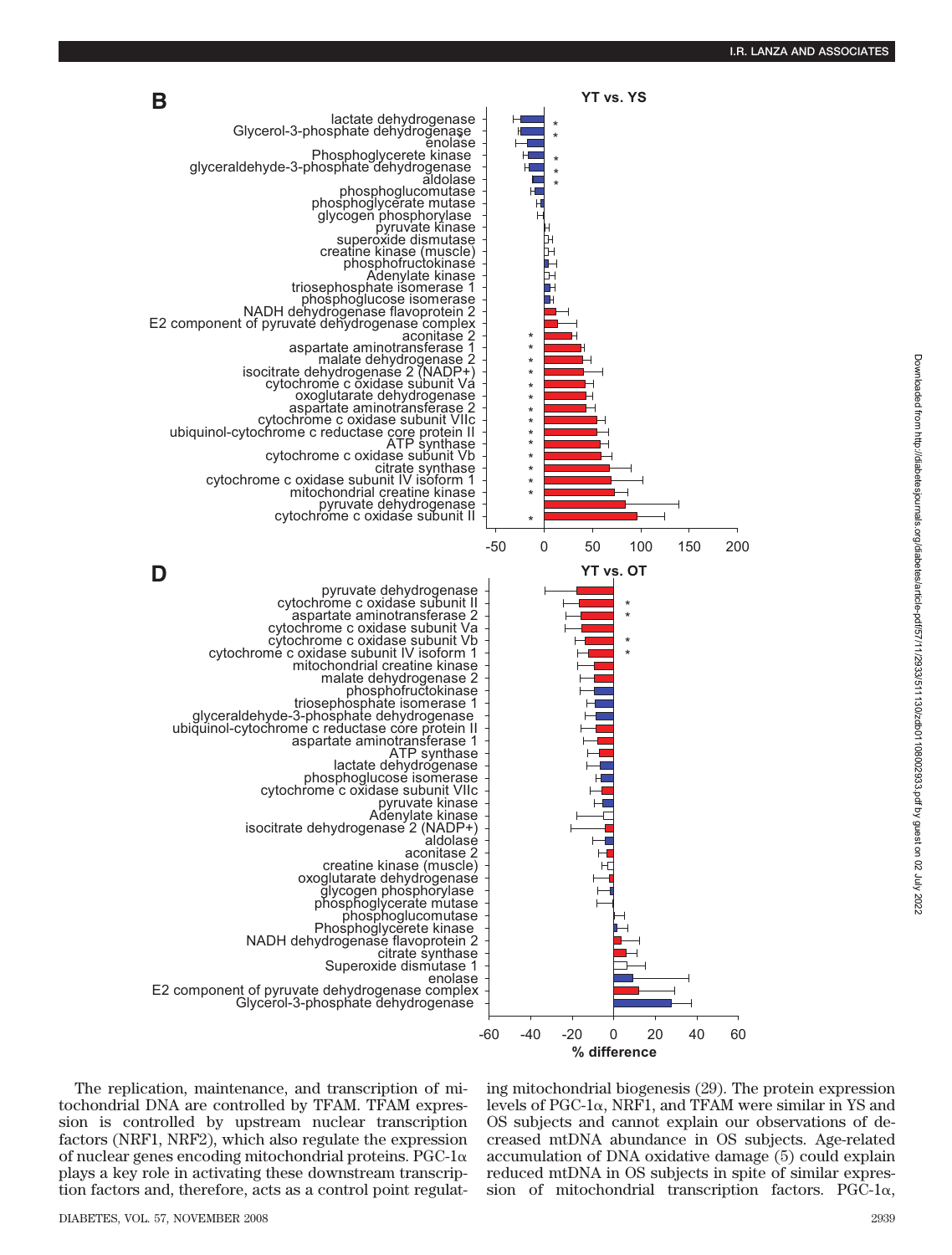

**FIG. 6. Protein expression of SIRT3. Protein expression of SIRT3 was lower with age in sedentary adults, with no effect of age in trained adults. Data are presented as means SEM. \*Pairwise comparisons** revealed significant  $(P < 0.05)$  effects of age within activity groups; \*\*significant ( $P < 0.05$ ) main effects of training. , young;  $\Box$ , older.

NRF1, and TFAM were all expressed at higher levels in endurance-trained individuals; however, a key finding is that significant effects of age were evident for  $PGC-1\alpha$  and TFAM, but not NRF1. Thus, the persisting effects of age on mtDNA abundance despite endurance exercise training may be explained by blunted expression of upstream transcription factors involved in mitochondrial biogenesis.

A key finding of the current study is related to the effects of aging and endurance exercise on insulin sensitivity. Although decreased insulin sensitivity is reported to occur with age, we found that both hepatic and peripheral insulin sensitivity were similar in YS and OS subjects. While the absence of age-related declines in insulin sensitivity is in contrast with numerous previous reports (4,21,30,31), our results are consistent with a growing body of literature indicating that adiposity and physical activity levels, rather than chronological age, are primary determinants of age-related declines in insulin sensitivity (32–36). In support of this notion, we find that fat mass, abdominal adiposity, and BMI were significant predictors of  $R_d$  during the clamp. The OS subjects in our cohort were healthy, relatively lean people with substantially less visceral and abdominal adiposity than what has been reported in older adults with decreased insulin sensitivity (21). Our findings are in keeping with earlier studies that also revealed similarities in insulin sensitivity in relatively lean sedentary young and older adults (34,37). Peripheral and hepatic insulin sensitivity were significantly higher in endurance-trained than in sedentary individuals, and these effects were independent of age. These data are supported by previous investigators who have demonstrated that endurance exercise confers substantial improvements in peripheral and hepatic insulin sensitivity, regardless of age (14,38,39). The results from the current study strongly support the notion that decreased insulin sensitivity may not be an inevitable consequence of aging and that agerelated changes in body composition are a key factor contributing to the previously reported decline in insulin sensitivity with aging. Furthermore, in addition to maintenance of normal body weight, endurance exercise should be considered a viable, effective intervention to reverse, delay, or prevent the onset of age-related declines in insulin sensitivity that is likely to occur at more advanced age.

Mitochondrial dysfunction and decreased sensitivity to insulin are often observed concurrently in type 2 diabetic (9), elderly (4,5), and obese individuals (10), prompting two opposing hypotheses concerning this relationship. It has been proposed that mitochondrial dysfunction plays an etiological role in the development of insulin resistance (11,40), while some evidence supports an alternative hypothesis that mitochondrial dysfunction may result from insulin resistance (41,42). Other studies find a dissociation between mitochondrial capacity and insulin sensitivity (21,43,44). In the present study, OS subjects were as insulin sensitive as YS subjects despite significantly reduced MAPR, casting further doubt on the causal role of mitochondrial dysfunction in decreasing insulin sensitivity. However, we observed significant elevations in both oxidative capacity and insulin sensitivity in endurancetrained individuals regardless of age. These data underscore the fact that, although mitochondrial function has been extensively studied in insulin-resistant populations, our understanding of its role in the development of insulin resistance is far from complete.

We assessed other outcomes relevant to age-related comorbidities that may impact insulin sensitivity and mitochondrial function. Percent body fat, abdominal fat, and visceral fat were elevated in older adults, and although these measures were lower in endurance-trained individuals, the effects of age on body composition were not completely normalized in endurance-trained adults. Similarly, the age-related decline in muscle mass observed in sedentary individuals was also apparent in endurancetrained individuals, suggesting that endurance exercise can partially prevent age-related changes in adiposity but has limited utility in preventing sarcopenia, which is prevented by resistance training. Both the traditional photometric-based clinical lipid panel and NMR-based method of measuring lipoprotein particle concentrations revealed the expected elevations of total and LDL cholesterol in OS compared with YS subjects, as well as the beneficial increase in HDL cholesterol in both age-groups. However, while exercise was not related to total LDL cholesterol when measured photometrically, both total and small LDL particle concentrations measured by NMR were significantly lower in exercising individuals.

We also provide data to link endurance exercise with the lifespan-enhancing effects of caloric restriction (45). Mitochondrial-localized SIRT3 is linked to longevity, possibly by interfering with the release of apoptosis-inducing factor (19,46). In a manner similar to that by which nutrient restriction increases lifespan (19), we found that SIRT3 expression was higher in endurance-trained than in sedentary individuals. Furthermore, SIRT3 expression was lower with age in OS but not OT individuals. Thus, our results support a hypothesis that exercise may confer lifespan-extending effects similar to those of caloric restriction through the actions of mitochondrial SIRT3.

It is important to consider that many detrimental effects of old age are compounded after 80 years of age. It is unclear if similar effects of regular endurance exercise would be evident in individuals at more advanced ages than were studied in the present study. It is theoretically possible that the cross-sectional design of the study may introduce a sampling bias wherein individuals who exercise across their lifespan do so because their mitochondrial function is inherently higher than that of their more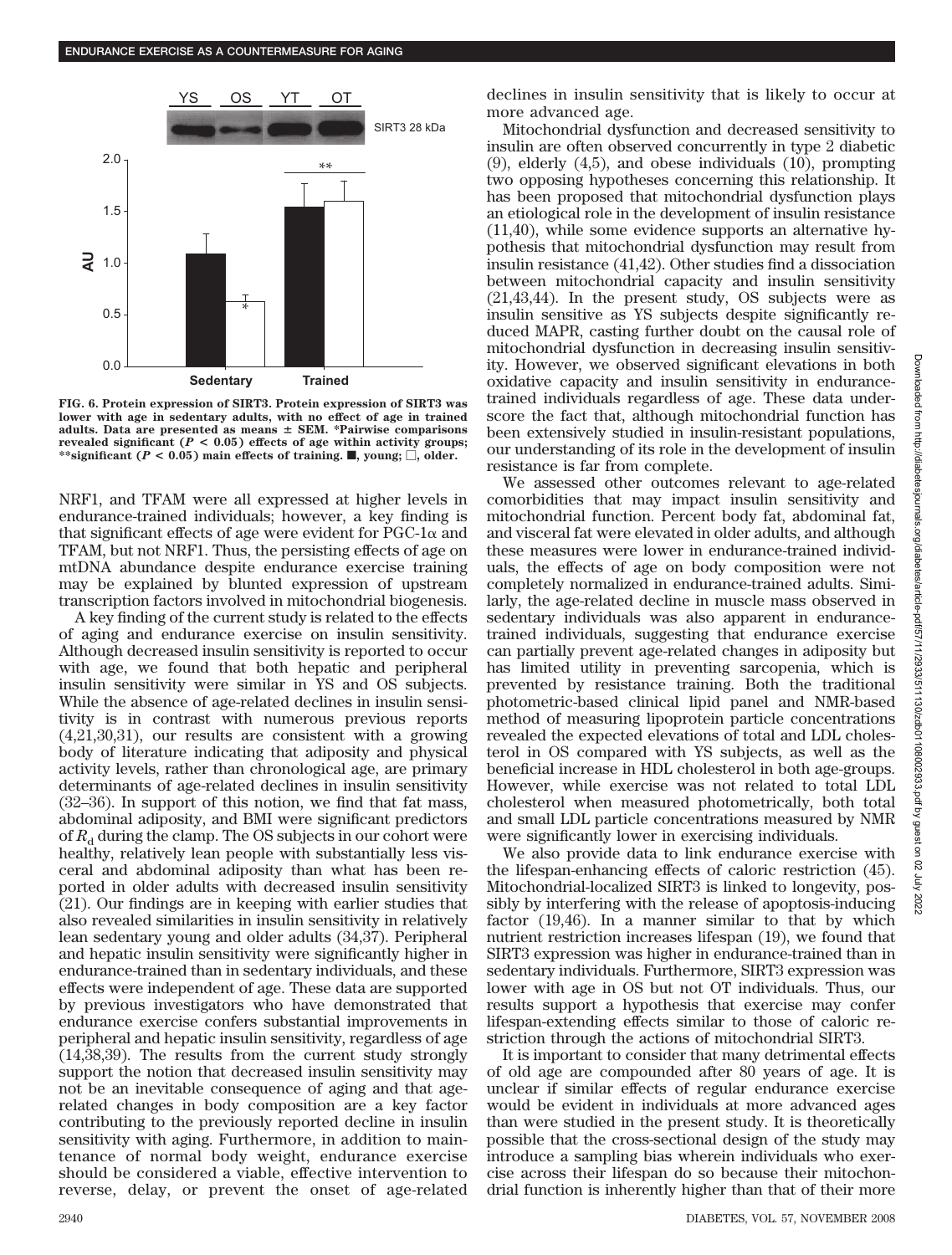sedentary peers. Notwithstanding, it is becoming increasingly apparent that waning physical activity levels are a primary determinant of age-related mitochondrial dysfunction and may accelerate the aging process through adverse effects on many biochemical and molecular factors that require ATP.

In conclusion, we find that age-related declines in oxidative capacity can be largely ameliorated by regular endurance exercise, highlighting the fact that physical inactivity plays an important role in age-related dysfunctions and underscoring the need for better control of this variable in the literature. However, certain mitochondrial markers, specifically mtDNA, transcription factors, and mitochondrial-encoded proteins, remain depressed with increased age despite endurance exercise. Neither hepatic nor peripheral insulin sensitivity was impaired with age in these healthy, relatively lean individuals, which was in keeping with the notion that adiposity is a primary determinant of age-related reductions in insulin sensitivity. Notwithstanding, we illustrate that compared with sedentary individuals, endurance-trained individuals exhibit elevated insulin sensitivity in a manner independent of age. Finally, we observed an age-related decline in muscle expression of SIRT3 in sedentary but not endurance-trained individuals, suggesting that endurance exercise may exert similar potentially lifespan-enhancing effects to those demonstrated with caloric restriction in other organisms.

## **ACKNOWLEDGMENTS**

The current study is supported by grants from the National Institutes of Health (RO1 AG 09531 and UL1 RR024150-01) and the National Center for Research Resources, training grant DK07198 from the Mayo Foundation, and the David Murdock Dole Professorship.

We are grateful for the assistance of the Mayo Clinic CTSA Clinical Research Unit nursing and nutrition staff, superior nursing coordination by Maureen Bigelow, and the skillful technical assistance of Jill Schimke, Lawrence E. Ward, Dawn Morse, Kate Klaus, and Jane Kahl. Special thanks are expressed to all of the subjects for their participation.

#### **REFERENCES**

- 1. Reaven GM: Banting Lecture 1988. Role of insulin resistance in human disease. *Diabetes* 37:1595–1607, 1988
- 2. Grundy SM, Brewer HB Jr, Cleeman JI, Smith SC Jr, Lenfant C: Definition of metabolic syndrome: report of the National Heart, Lung, and Blood Institute/American Heart Association conference on scientific issues related to definition. *Arterioscler Thromb Vasc Biol* 24:e13–e18, 2004
- 3. Ford ES, Giles WH, Dietz WH: Prevalence of the metabolic syndrome among US adults: findings from the third National Health and Nutrition Examination Survey. *J Am Med Assoc* 287:356–359, 2002
- 4. Petersen KF, Befroy D, Dufour S, Dziura J, Ariyan C, Rothman DL, DiPietro L, Cline GW, Shulman GI: Mitochondrial dysfunction in the elderly: possible role in insulin resistance. *Science* 300:1140–1142, 2003
- 5. Short KR, Bigelow ML, Kahl J, Singh R, Coenen-Schimke J, Raghavakaimal S, Nair KS: Decline in skeletal muscle mitochondrial function with aging in humans. *Proc Natl Acad Sci* 102:5618–5623, 2005
- 6. Coggan AR, Spina RJ, King DS, Rogers MA, Brown M, Nemeth PM, Holloszy JO: Histochemical and enzymatic comparison of the gastrocnemius muscle of young and elderly men and women. *J Gerontol* 47:B71–B76, 1992
- 7. Rooyackers OE, Adey DB, Ades PA, Nair KS: Effect of age on in vivo rates of mitochondrial protein synthesis in human skeletal muscle. *Proc Natl Acad Sci* 93:15364–15369, 1996
- 8. Menshikova EV, Ritov VB, Fairfull L, Ferrell RE, Kelley DE, Goodpaster BH: Effects of exercise on mitochondrial content and function in aging human skeletal muscle. *J Gerontol A Biol Sci Med Sci* 61:534–540, 2006
- 9. Kelley DE, He J, Menshikova EV, Ritov VB: Dysfunction of mitochondria in human skeletal muscle in type 2 diabetes. *Diabetes* 51:2944–2950, 2002
- 10. Simoneau JA, Kelley DE: Altered glycolytic and oxidative capacities of skeletal muscle contribute to insulin resistance in NIDDM. *J Appl Physiol* 83:166–171, 1997
- 11. Petersen KF, Dufour S, Befroy D, Garcia R, Shulman GI: Impaired mitochondrial activity in the insulin-resistant offspring of patients with type 2 diabetes. *N Engl J Med* 350:664–671, 2004
- 12. Short KR, Nair KS, Stump CS: Impaired mitochondrial activity and insulin-resistant offspring of patients with type 2 diabetes. *N Engl J Med* 350:2419–2421, 2004
- 13. Cox JH, Cortright RN, Dohm GL, Houmard JA: Effect of aging on response to exercise training in humans: skeletal muscle GLUT-4 and insulin sensitivity. *J Appl Physiol* 86:2019–2025, 1999
- 14. Seals DR, Hagberg JM, Hurley BF, Ehsani AA, Holloszy JO: Effects of endurance training on glucose tolerance and plasma lipid levels in older men and women. *J Am Med Assoc* 252:645–649, 1984
- 15. Holloszy JO: Biochemical adaptations in muscle. Effects of exercise on mitochondrial oxygen uptake and respiratory enzyme activity in skeletal muscle. *J Biol Chem* 242:2278–2282, 1967
- 16. Short KR, Vittone JL, Bigelow ML, Proctor DN, Nair KS: Age and aerobic exercise training effects on whole body and muscle protein metabolism. *Am J Physiol Endocrinol Metab* 286:E92–E101, 2004
- 17. Hughes VA, Fiatarone MA, Fielding RA, Kahn BB, Ferrara CM, Shepherd P, Fisher EC, Wolfe RR, Elahi D, Evans WJ: Exercise increases muscle GLUT-4 levels and insulin action in subjects with impaired glucose tolerance. *Am J Physiol Endocrinol Metab* 264:E855–E862, 1993
- 18. Lamming DW, Wood JG, Sinclair DA: Small molecules that regulate lifespan: evidence for xenohormesis. *Mol Microbiol* 53:1003–1009, 2004
- 19. Yang H, Yang T, Baur JA, Perez E, Matsui T, Carmona JJ, Lamming DW, Souza-Pinto NC, Bohr VA, Rosenzweig A, de Cabo R, Sauve AA, Sinclair DA: Nutrient-sensitive mitochondrial NAD levels dictate cell survival. *Cell* 130:1095–1107, 2007
- 20. Otvos JD, Jeyarajah EJ, Bennett DW, Krauss RM: Development of a proton nuclear magnetic resonance spectroscopic method for determining plasma lipoprotein concentrations and subspecies distributions from a single, rapid measurement. *Clin Chem* 38:1632–1638, 1992
- 21. Short KR, Vittone JL, Bigelow ML, Proctor DN, Rizza RA, Coenen-Schimke JM, Nair KS: Impact of aerobic exercise training on age-related changes in insulin sensitivity and muscle oxidative capacity. *Diabetes* 52:1888–1896, 2003
- 22. Nair KS, Halliday D, Griggs RC: Leucine incorporation into mixed skeletal muscle protein in humans. *Am J Physiol Endocrinol Metab* 254:E208– E213, 1988
- 23. Basu A, Basu R, Shah P, Vella A, Johnson CM, Nair KS, Jensen MD, Schwenk WF, Rizza RA: Effects of type 2 diabetes on the ability of insulin and glucose to regulate splanchnic and muscle glucose metabolism: evidence for a defect in hepatic glucokinase activity. *Diabetes* 49:272–283, 2000
- 24. DeFronzo RA, Tobin JD, Andres R: Glucose clamp technique: a method for quantifying insulin secretion and resistance. *Am J Physiol Endocrinol Metab* 237:E214–E223, 1979
- 25. Steele R, Wall JS, De Bodo RC, Altszuler N: Measurement of size and turnover rate of body glucose pool by the isotope dilution method. *Am J Physiol Endocrinol Metab* 187:15–24, 1956
- 26. Finegood DT, Bergman RN, Vranic M: Modeling error and apparent isotope discrimination confound estimation of endogenous glucose production during euglycemic glucose clamps. *Diabetes* 37:1025–1034, 1988
- 27. Wang XL, Fu A, Raghavakaimal S, Lee HC: Proteomic analysis of vascular endothelial cells in response to laminar shear stress. *Proteomics* 7:588– 596, 2007
- 28. Coggan AR, Spina RJ, Rogers MA, King DS, Brown M, Nemeth PM, Holloszy JO: Histochemical and enzymatic characteristics of skeletal muscle in master athletes. *J Appl Physiol* 68:1896–1901, 1990
- 29. Finck BN, Kelly DP: PGC-1 coactivators: inducible regulators of energy metabolism in health and disease. *J Clin Invest* 116:615–622, 2006
- 30. DeFronzo RA: Glucose intolerance and aging: evidence for tissue insensitivity to insulin. *Diabetes* 28:1095–1101, 1979
- 31. Houmard JA, Weidner MD, Dolan PL, Leggett-Frazier N, Gavigan KE, Hickey MS, Tyndall GL, Zheng D, Alshami A, Dohm GL: Skeletal muscle GLUT4 protein concentration and aging in humans. *Diabetes* 44:555–560, 1995
- 32. Kohrt WM, Kirwan JP, Staten MA, Bourey RE, King DS, Holloszy JO: Insulin resistance in aging is related to abdominal obesity. *Diabetes* 42:273–281, 1993
- 33. Szoke E, Shrayyef MZ, Messing S, Woerle HJ, van Haeften TW, Meyer C, Mitrakou A, Pimenta W, Gerich JE: Effect of aging on glucose homeostasis: